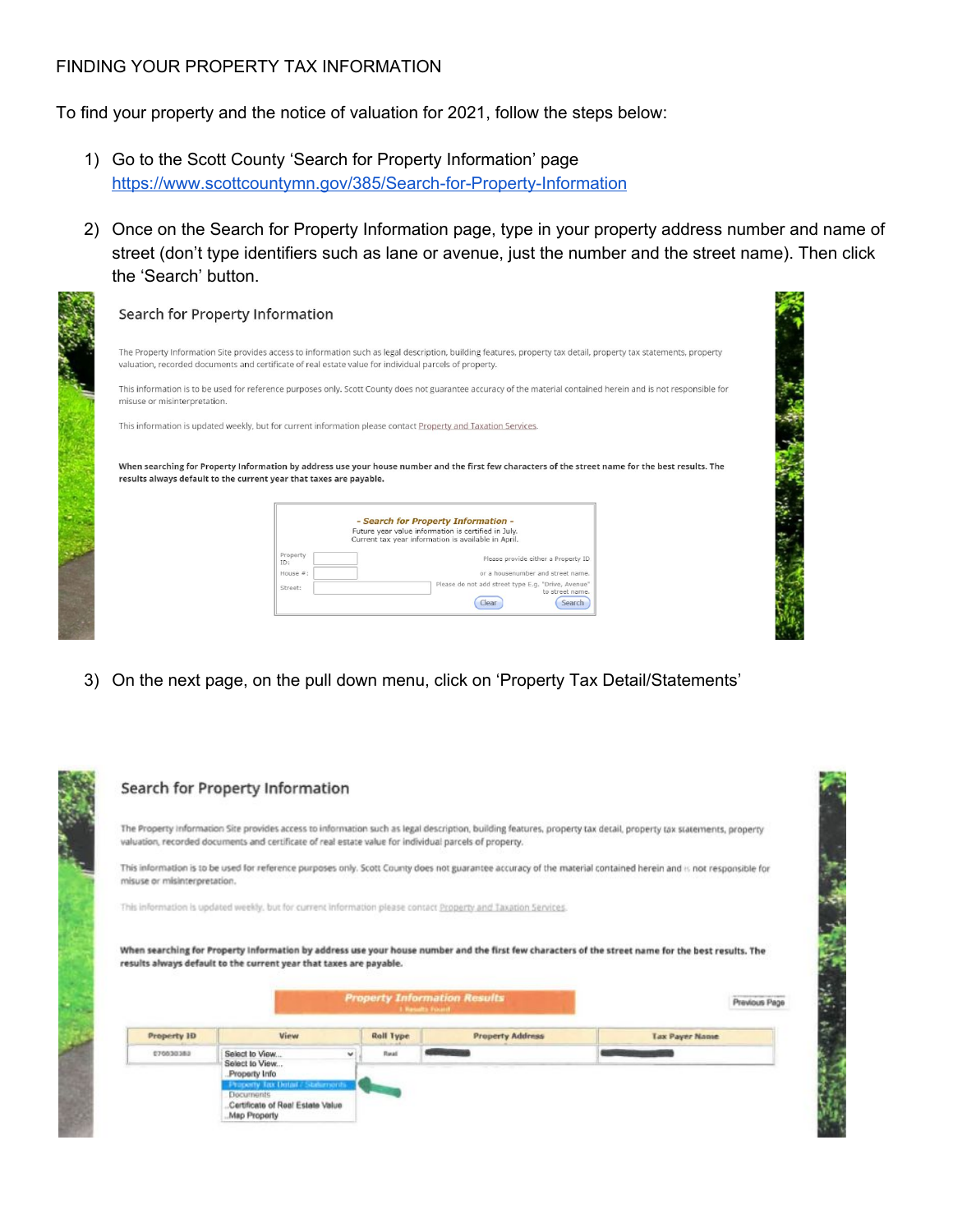4) On the 'Parcel Detail' statement, click on the '2020 Notice of Valuation'. It is located on the upper right part of the page.

|                                | <b>Scott</b><br>County                |                         |                               |                                                                           |                    |                                                                               |                       | <b>Scott County Government Center</b><br><b>Taxation Department</b><br>200 4th Avenue West<br>Shakopee, MN 55379<br>Phone: (952) 496-8150<br>Fax: (952) 496-8496<br>Email: propertytico@co.scott.com.us |
|--------------------------------|---------------------------------------|-------------------------|-------------------------------|---------------------------------------------------------------------------|--------------------|-------------------------------------------------------------------------------|-----------------------|---------------------------------------------------------------------------------------------------------------------------------------------------------------------------------------------------------|
| County Home                    | <b>Tax Sawrch</b>                     | Checkout                | FAGs                          |                                                                           |                    |                                                                               |                       |                                                                                                                                                                                                         |
| <b>Parcel Detail</b>           |                                       |                         | % Back to Search Results      | <b>Q</b> Print this Page                                                  |                    |                                                                               |                       | <b>Tax Statements &amp; Notices</b><br><b><i>m</i></b> 2020 Tax Statement<br><b>53 2020 Notice of Valuation</b>                                                                                         |
| <b>Tax Account Information</b> | <b>Parcel Number:</b>                 |                         | <b>Property Type</b>          | Status                                                                    |                    | <b>Last Update</b>                                                            |                       |                                                                                                                                                                                                         |
| 070                            | Mailing Address:<br>SHAKOPEE MN 55379 | SubdivisionName         | <b>Real Property</b>          | Active<br>Legal Description<br><b>BOOK Lot 005 Blockets SubdivisionCd</b> |                    | 9/8/2020 2:28:00 AM<br><b>Property Address:</b><br>SHAKOPEE MN 55379<br>anna. |                       | <b>Pay Online</b><br>Select a payment option:<br>Total Due \$1,692.00<br>Partial                                                                                                                        |
| <b>Tax Bill Information</b>    |                                       |                         |                               |                                                                           |                    |                                                                               |                       | ADD TO CART                                                                                                                                                                                             |
| <b>Tax Year</b>                | <b>Bill Number</b>                    | Net Tax                 | <b>Total Paid</b>             | Penalty/Fees                                                              | Interest           | Due Date                                                                      | <b>Amount Due</b>     | <b>Payment Options</b>                                                                                                                                                                                  |
| 2020 C<br>$^{12}$<br>THEY KINS | 969291<br><b>BEBEAN</b>               | \$3,384.00<br>43.135.55 | \$1,692.00<br><b>83135 00</b> | \$11,310<br>goal con-                                                     | 9.0.00<br>and said | 10/15/2020<br><b>C/TC/TOTO</b>                                                | \$1,692.00<br>$-24.5$ | We accept the following payment                                                                                                                                                                         |

5) This opens up your property tax statement. On this statement one can find the 'Taxable Market Value' for 2021 in two places (upper right corner and bottom right of statement).

|                                                                                                                                                                                                                     | <b>Scott County</b>                                                 | <b>VALUATION NOTICE</b>                                                                                          |                                                                                                                                                  |
|---------------------------------------------------------------------------------------------------------------------------------------------------------------------------------------------------------------------|---------------------------------------------------------------------|------------------------------------------------------------------------------------------------------------------|--------------------------------------------------------------------------------------------------------------------------------------------------|
| ntron                                                                                                                                                                                                               | 200 4th Avenue West<br>Shakopee, MN 55379                           | 2020 Values for Taxes Payable In                                                                                 | 2021                                                                                                                                             |
|                                                                                                                                                                                                                     | www.scottcountymn.gov                                               |                                                                                                                  | Property tax notices are delivered on the following schedule.<br><b>Valuation and Classification Notice</b>                                      |
| SHAKOPEE MN 55379-9408                                                                                                                                                                                              | they I<br>36648*136**G50**1.062**1/4**********AUTOS-DIGIT 55379     | <b>Step</b><br>Primary Class:<br><b>Estimated Market Value:</b><br>Homestead Exclusion:<br>Taxable Market Value: | Res Hstd<br>\$338,400<br>008.82<br>\$331,600<br><b>See Details</b>                                                                               |
|                                                                                                                                                                                                                     | ԲՈկտեսաՍԻ զարկերիկի հայտնիկներ<br>Ազգային հայտներ                   |                                                                                                                  | <b>Below.</b>                                                                                                                                    |
|                                                                                                                                                                                                                     |                                                                     | <b>Proposed Taxes Notice</b><br><b>Step</b>                                                                      |                                                                                                                                                  |
|                                                                                                                                                                                                                     |                                                                     |                                                                                                                  | Notice of Proposed Taxes Coming November 2020                                                                                                    |
| Property ID Number:                                                                                                                                                                                                 | 070 300                                                             |                                                                                                                  |                                                                                                                                                  |
| <b>Property Description:</b>                                                                                                                                                                                        | SubdivisionName <sup></sup>                                         | <b>Property Tax Statement</b><br>Step                                                                            |                                                                                                                                                  |
|                                                                                                                                                                                                                     | Block 006 SubdivisionCd 07003<br>& LOT 6 COM NE COR, NAMEL S TO SE  | З<br>Coming March 2021                                                                                           | Property Tax Statement for taxes payable in 2021                                                                                                 |
| <b>Property Address:</b>                                                                                                                                                                                            | SHAKOPEE MN                                                         |                                                                                                                  | The time to appeal or question your<br><b>CLASSIFICATION or VALUATION Is</b><br><b>NOW!</b><br>It will be too late when proposed taxes are sent. |
| You must have appealed to the Local Board of Appea<br>or Appeal. To ender to appear before the County Boar<br>of Appeal. To appear at the County Board of Appeal yo<br>must call the Assessor to get on the agenda. |                                                                     | Taxes Payable in 2020<br>(2019 Assessment)                                                                       | <b>Your Property's Classification(s) and Values</b><br><b>Taxes Payable in 2021</b><br>(2020 Assessment)                                         |
|                                                                                                                                                                                                                     | The assessor has determined your property's classification(s) to be | Res Hstd                                                                                                         | Res Hstd                                                                                                                                         |
| changed from last year's assessment.                                                                                                                                                                                | If this box is checked, your classification has                     |                                                                                                                  |                                                                                                                                                  |
| rate at which your value is taxed.                                                                                                                                                                                  | The classification(s) of your property affect the                   |                                                                                                                  |                                                                                                                                                  |
|                                                                                                                                                                                                                     | The assessor has estimated your property's market value to be:      |                                                                                                                  |                                                                                                                                                  |
| <b>Estimated Market Value:</b>                                                                                                                                                                                      |                                                                     | \$337,600                                                                                                        | \$338,400                                                                                                                                        |
|                                                                                                                                                                                                                     | Several factors can reduce the amount that is subject to tax:       |                                                                                                                  |                                                                                                                                                  |
| Green Acres Value Deferral                                                                                                                                                                                          |                                                                     |                                                                                                                  |                                                                                                                                                  |
| Rural Preserve Value Deferral                                                                                                                                                                                       |                                                                     |                                                                                                                  |                                                                                                                                                  |
| Open Space Value Deferral                                                                                                                                                                                           |                                                                     |                                                                                                                  |                                                                                                                                                  |
| Platted Vacant Land Deferral<br><b>JOBZ Value Exempted</b>                                                                                                                                                          |                                                                     |                                                                                                                  |                                                                                                                                                  |
| Exclusion for Veterans with Disabilities                                                                                                                                                                            |                                                                     |                                                                                                                  |                                                                                                                                                  |
| Mold Damage Exclusion                                                                                                                                                                                               |                                                                     |                                                                                                                  |                                                                                                                                                  |
|                                                                                                                                                                                                                     |                                                                     |                                                                                                                  |                                                                                                                                                  |
| Homestead Market Value Exclusion                                                                                                                                                                                    |                                                                     | \$6,900                                                                                                          | \$6,800                                                                                                                                          |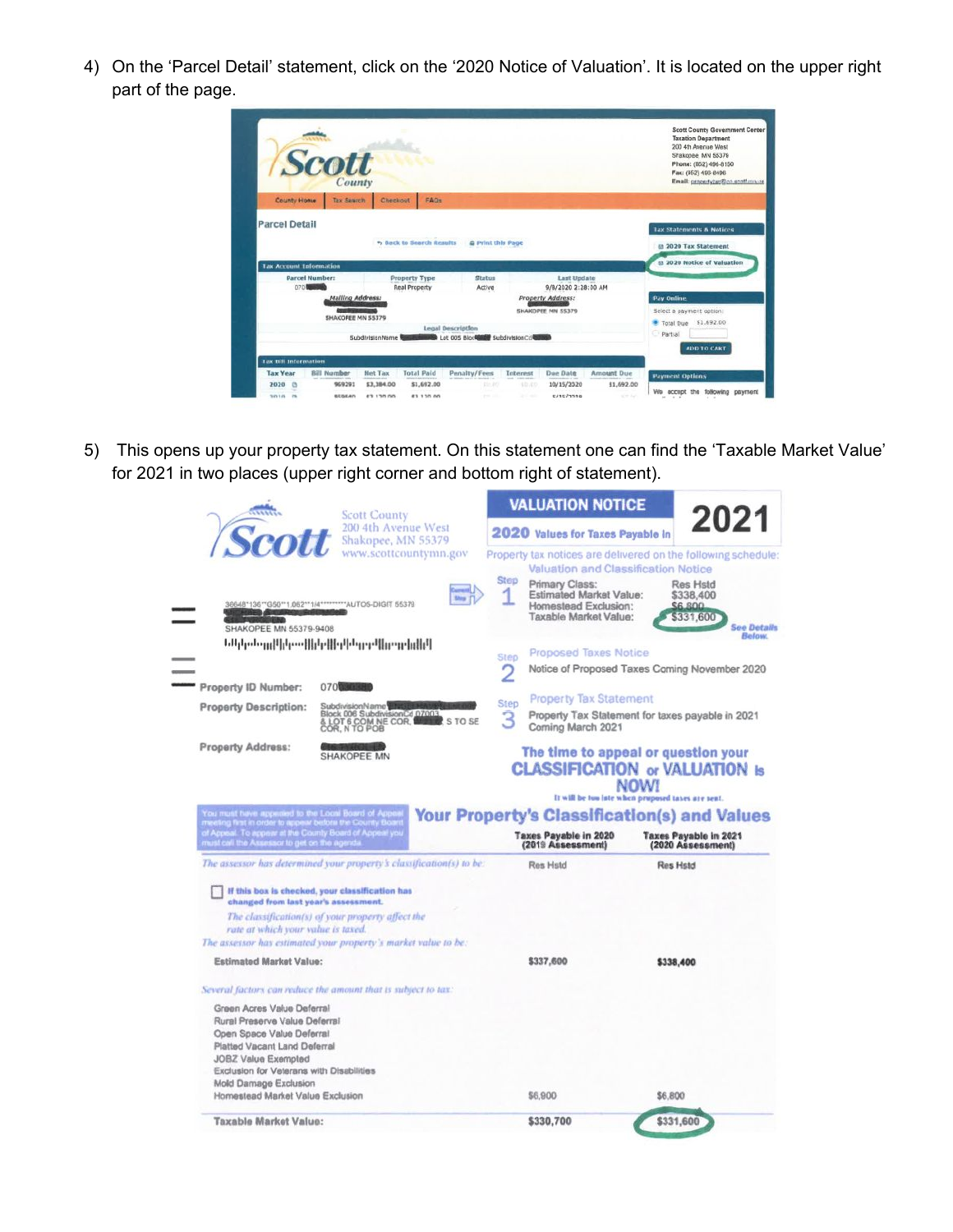6) Click on the link for the Shakopee Public Schools property tax calculator: http://ptax.bakertilly.com/client/default.aspx?customer\_id=LkUyu9LRUPA%3D



To calculate the estimated tax impact on your property, click on the appropriate link below. The "Other Calculator" link includes calculators for residential non-homestead, market rate apartments, commercial/industrial/public utility, and seasonal recreational properties.

**Property Tax Calculators Residential Calculator Agriculture Calculator** Other Calculator

**Other Information Tax Refunds** 

The estimates above include, if applicable, the Homestead Market Value Exclusion adjustment for eligible homestead properties. For general questions about the ballot proposal(s) or voting procedures contact the school district office. If you have questions or would like additional information about the tax calculator, please contact Baker Tilly, the District's financial advisor, and ask to speak with a public education professional at 800-236-3033 or e-mail advisors@bakertilly.com.

© 2020 Baker Tilly Municipal Advisors, LLC. All rights reserved.

## 7) Enter the 'Taxable Market Value' in the calculator and click 'Calculate".



The estimates above include, if applicable, the Homestead Market Value Exclusion adjustment for eligible homestead properties. For general questions about the ballot proposal(s) or voting procedures contact the school district office. If you have questions or would like additional information about the tax calculator, please contact Baker Tilly, the District's financial advisor, and ask to speak with a public education professional at 800-236-3033 or e-mail advisors@bakertilly.com.

C 2020 Baker Tilly Municipal Advisors, LLC. All rights reserved.

Calculate